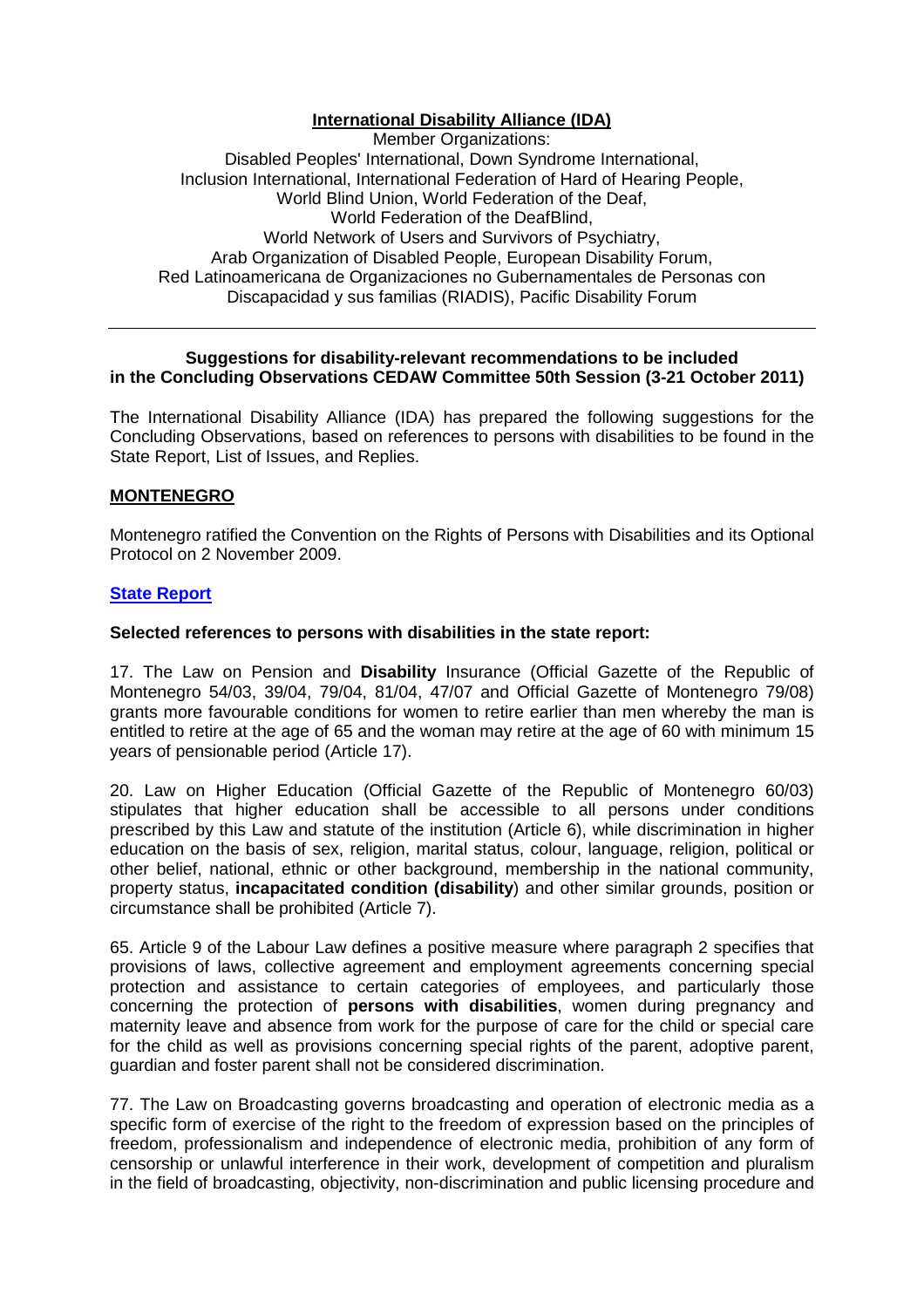other matters in the field of promotion of human rights and freedoms. In addition, Article 95 paragraph 3 of this Law prescribes obligation of the broadcaster to produce and broadcast programmes intended for all segments of the society without any discrimination and with particular regard to specific social groups such as children and the youth, minority ethnic groups, the **disabled**, those vulnerable in terms of social position and health etc.

80. The Code of Journalists of Montenegro signed by representatives of all relevant journalism associations in Montenegro on 21 May 2002 specifies 12 fundamental principles to be followed by a journalist. Principle 5 states that "race, religion, nationality, ethnic affiliation, sexual orientation and family status of a person shall be mentioned by the journalist only if so needed for the purpose of informing." Guidelines for Implementation and Interpretation of Principle 5 of the Code state, among other things, that media may not publish material whose purpose is to disseminate hostility or hatred against people because of their race, ethnic background, nationality, sex, **physical disabilities**, religion of political affiliation.

# **Article 11**

208. Under the Constitution of Montenegro, everyone is entitled to work, free choice of occupation and employment, to fair and humane work conditions and protection during unemployment (Article 62). The Constitution stipulates that youth, women and **disabled persons** enjoy special protection in the workplace (Article 64, paragraph 4).

214. Some articles of the Labour Law refer, inter alia, to special protection of women (Article 11), so that an employed woman during pregnancy, an employed woman with a child younger than five years of age, and a single parent with a child younger than seven years of age, an employed parent with a **child with severe disability**, an employed young person of 18 or an employed **person with disability** may not be transferred to another workplace outside the place of temporary or permanent residence.

245. The Employment Office is particularly concerned with hard-to-employ categories of unemployed persons. RAE in Montenegro and **persons with disabilities** are certainly among the most vulnerable categories among the hard-to-employ persons. For the purpose of their faster employment, certain programmes of active employment policy are fostered. These programmes aim not only to improve their social and financial status, but also to provide psychological empowerment, integration in the society, enhanced confidence in themselves and their capacities, and to encourage independent decision-making concerning issues important for their future lives.

256. The Employment Office has continuously implemented the projects for employment and social inclusion of **persons with disabilities.** 

259. The Employment Office records annually include on average 2,600 **persons with disabilities (**2,**000 disabled workers** of II and III category of **disability** and 600 categorized persons), which makes up around 9% of the overall number of the unemployed. **Disabled workers** lost their jobs due to bankruptcy or winding up of companies, or were made redundant. The share of women is around 29%. The numbers of unemployed persons with disabilities are the largest for the municipalities of Bijelo Polje and Podgorica (the share of women around 40% in Bijelo Polje and around 28% in Podgorica).

260. Active employment policy measures focused on improving the position of the **disabled**:

- − Involvement in public works (multi-year project "Sunny Workshop"); − Self employment loans with favourable terms; - Vocational training in certain occupations: – Subsidized contributions:
- Setting up a rehabilitation centre.

The Employment Office has continuously implemented the public work activity titled "Sunny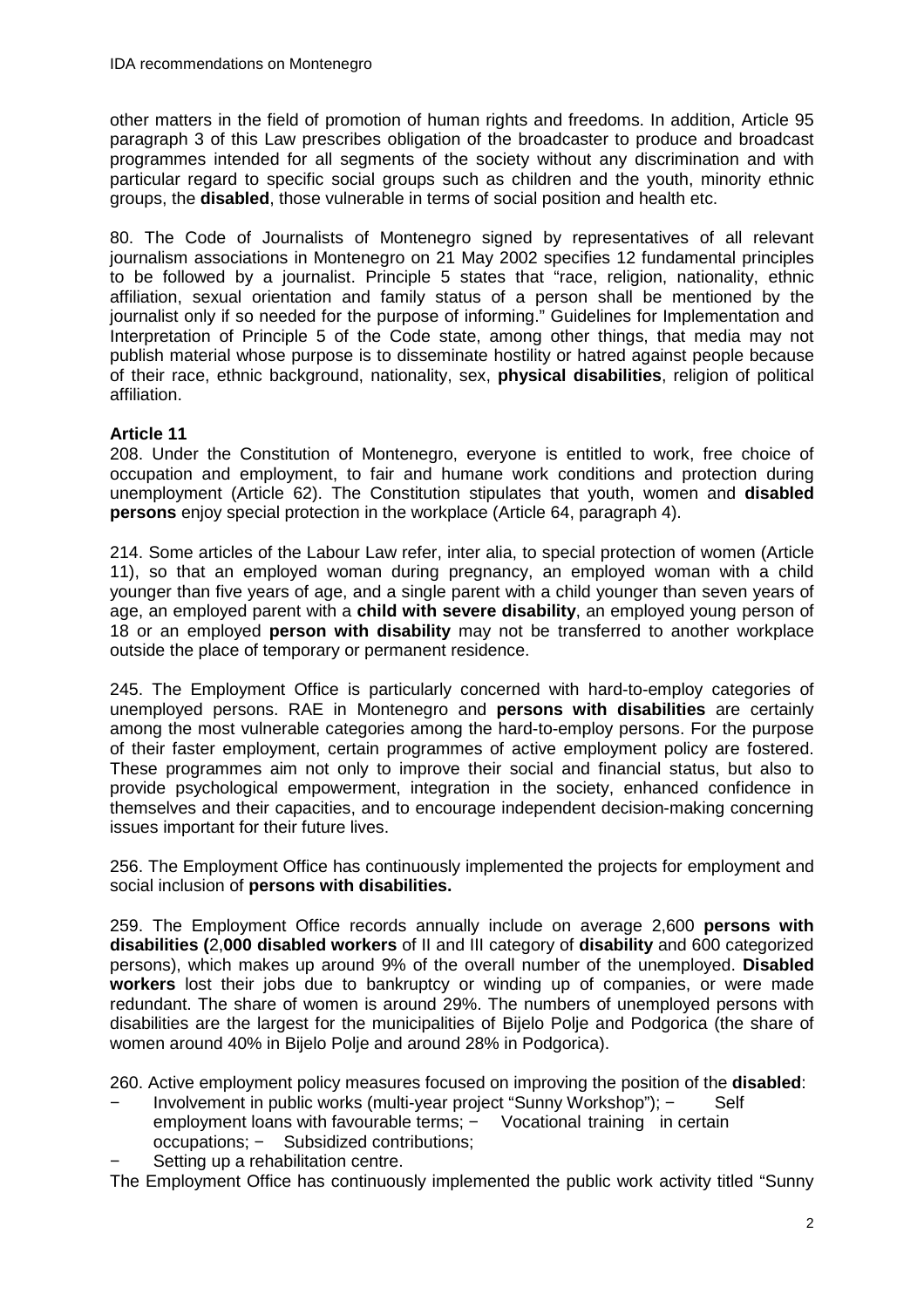Workshop", aimed at more efficient and faster employment of **persons with disabilities,** as one of the most difficult and long-term problems faced by our society. The share of women in this public work activity is around 53.8%.

261. Between May 2006 and December 2008, 10 self-employment projects of **persons with disabilities** were approved. Out of this number, 4 projects were awarded to women to start craft-service workshops (three in the municipality of Bar) and one was awarded for a clothes and footwear shop (municipality of Tivat).

271. A separate article of the Law defines additional rights for women with regard to cash benefit, so that the previously defined rights in the sense of the given Law continue to be in effect during pregnancy and childbirth, recognized as maternity leave for employed women according to labour regulations. A **person with disability** trained in a social protection institution or another family is also entitled to cash benefit while job seeking.

290. The Law regulates that termination of pregnancy in minors and persons under guardianship may be performed only with the parents' consent. Termination of pregnancy may be performed after the end of week 10 to week 20 from the date of conception (Article 6) if it is assessed, based on medical indications, that there is no other way to save life or eliminate sever harm to a woman's health during pregnancy, childbirth or after childbirth; if it is to be expected, based on medical indications, that the child will be born **with severe physical or mental disability**; if the conception was associated with a criminal offence; if a woman could face difficult personal or family situation during pregnancy or after childbirth. Termination of pregnancy under this article is approved by a commission on termination of pregnancy. Termination of pregnancy later than 20 weeks from the date of conception may be performed only on the basis of the medical indications from Article 6. Termination of pregnancy between weeks 24 and 32 from the date of conception is preceded by mandatory feticide, as medical intervention, to avoid birth of live but harmed fetus. Termination of pregnancy from paragraphs 1 and 2 of this Article is approved by the Ethics Committee of the Clinical Centre of Montenegro. The expenses of termination of pregnancy up to week 10 from conception are borne by the pregnant woman. Article 18 of the Law prohibits termination of pregnancy motivated by sex selection.

312. **Women with disabilities** exercise the rights in the area of social and child protection pursuant to the Law on Social and Child Protection (»Official Gazette of the Republic of Montenegro 78/05). Basic social protection rights are the following: family cash benefit; personal **disability** allowance; assistance benefit; placement into an institution; placement in another family; assistance for upbringing and education of children and youth with special needs; health care; coverage of funeral costs, and one-time cash allowances. Basic child protection rights are the following: allowance for accessories for a newborn child; childbirth benefit; compensation of salary for one half of full working hours, and child benefit.

## List of Issues

22. The unemployment rate among women with disabilities seems to be disproportionately high (see para. 304 of the report). Please describe the legal safeguards protecting women and men with disabilities against lay-offs, as well as the impact of the active employment policy for improving the situation of women with disabilities (see para. 305 of the report).

## **Replies**

The cases where women complained about violation of their legal rights were related to the infringement of their:

- rights that arise from work and rights to work - Children's rights - right to be granted Montenegrin citizenship - right to résidence - right to protection against cruel, inhuman and humiliating treatment - right to property and the peaceful enjoyment of the property - right to a pension and insurance for the disabled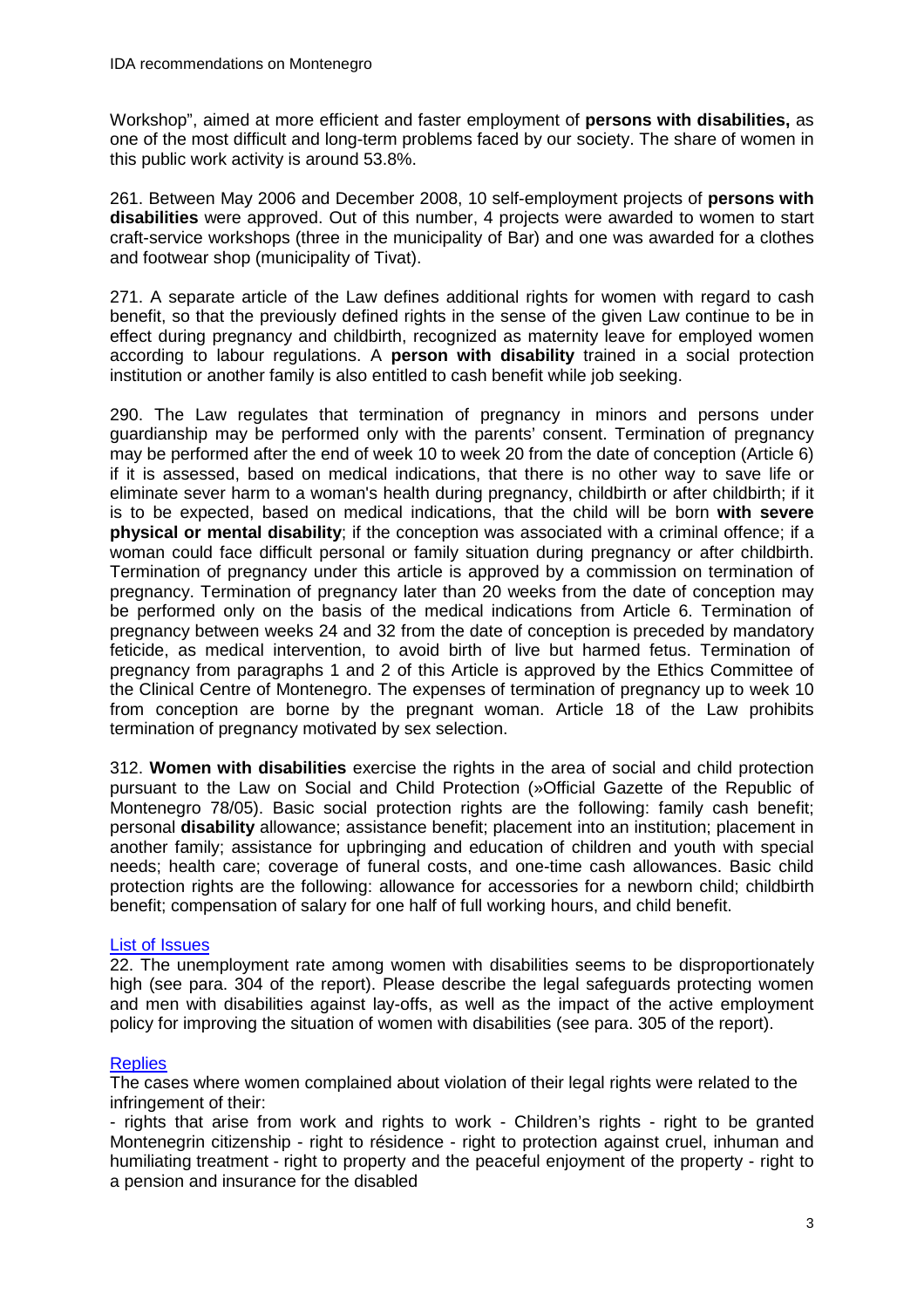In 2010, there were 36 (42) criminal offences against sexual freedom, which was 14.2% fewer compared to 2009. There were 5 (9) rapes and one rape attempt (3) recorded, which was 44.4% and 66.6 % fewer than in the corresponding year respectively. There were13 (21) unlawful sexual activities, 4 (3) of facilitating prostitution, 8 criminal offences of facilitating prostitution with criminal conspiracy, 3 criminal offences of sexual intercourse with a minor, 1 criminal offence of sexual intercourse with a disabled person and 1 criminal offence of displaying pornographic material.

According to the latest data, there are 2,275 disabled people (invalids and less disabled people) on the record of the Employment Agency, 724 of them women, being 31% of the total number. Informing and motivating people to actively search for jobs, as a measure of action employment policy is aimed at providing people with information about their rights and duties defined by the law, and identifying the needs and limitations of a particular person, as well as at motivating them to a more active approach towards finding a job and mastering the skills to search for a job. Having in view the obstacles which affect the employment of disabled people: health limitations (reduced work ability), lack of self- confidence, lack of motivation, stigmatization, problems in adaptation and a low level of social support, the need arose for creating specific, long-term measures directed towards enabling those people to find a job. Thus, the program "I'll succeed" came into being, aimed at increasing personal competencies of an unemployed person for his successful joining the job market (recognizing obstacles to their finding employment, their acceptance, improving a self-perception, raising self-dignity and confidence, extrovertness in communication and interpersonal communication, support to the personal and professional development; improving the skills of unbiased listening and sympathy with other people; learning how to search for a job; learning how to introduce yourself to the employer; learning how to write an application or CV, devising plans and setting goals which are realistic and motivating to active search for a job). The program is carried out over six- month period and consists of: an informativemotivational workshop (one month), and professional help in actively searching for a job (five months).

During 2010, one thousand three hundred and fifty two unemployed people participated in this program, 1054 of them women, making 77, 96% of the total number of the attendees. Since this program is more complicated and lasts a few months, it is carried out at two specialized institutions.

The reforms in the field of labour and social legislation resulted in the need to pass the Law on professional rehabilitation and employment of disabled people (adopted on the 29th of July, 2008), which comprehensively legally covered the complex field of professional rehabilitation and employment of disabled people. Employment of disabled people, applying the quota system, implies that the employer who hire a disabled person is subsidized which can be realized in a few ways: subsidy for adapting the workplace and work conditions, preferential loans for buying machines, equipment or tools needed for the employment of a disabled person, assistance with covering the expense of a personal assistant for the disabled person as well as subsidies on the salaries of those people. A disabled person who is self-employed, or sets up a business, finds employment in a household and engages in farming as their only occupation, is legally entitled to subsidies. Also, as a means of support in employing the disabled the law stipulates that must be given professional help and assistance with the aim of efficiently integrating them into the world of work, helping them hold down their job, and aspire to promotion, informing and advising on the implementation of different technologies and techniques in learning and work and offering them technical support, monitoring and evaluation of the effectiveness of their work.

Different tailored measures are taken by the Employment Office to suit this category of people:

Pilot program "The implementation of the Law on professional rehabilitation and employment of disabled people"

To implement this Law, that is, to facilitate successful professional rehabilitation and increase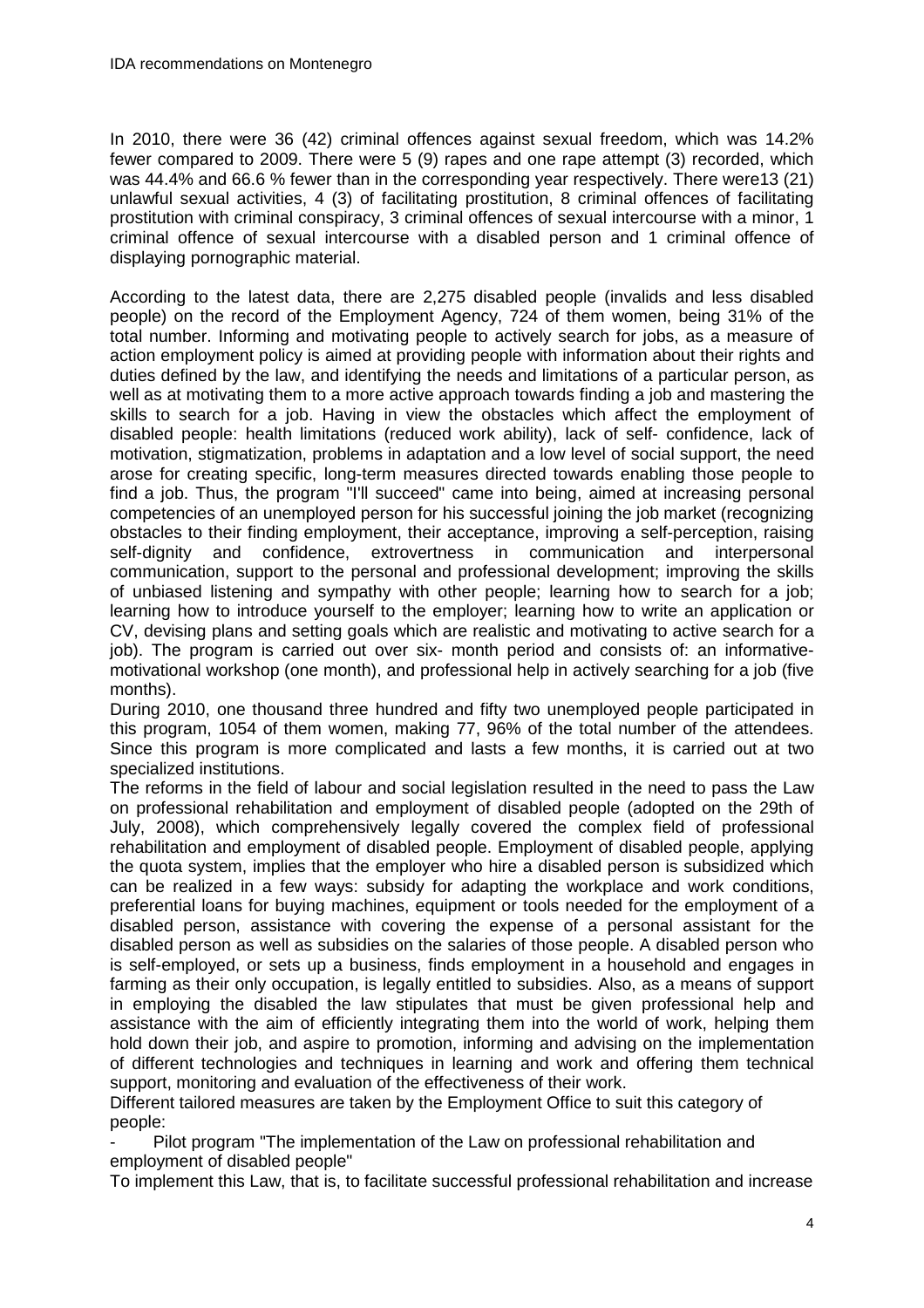the employment of disabled people by achieving their equal status on the job market, this program was launched in 2009, and lasted for six months.

The unemployed who participated in this program were mainly involved in the module for evaluating the level of incapacity of disabled people to determine what that person is capable of doing after which proper measures and activities would be defined for the inclusion of these people into the job market (measure of action employment policy or into further process of professional rehabilitation). A hundred and ten people were covered by this program in 2010; fifty one of them were women (46, 36%)

The implementation of the Law on Professional Rehabilitation and Employment of Disabled people in practice - blind and partially sighted

Seven blind and partially sighted people participated in this program. The aim of this program, which lasts two months, from the standpoint of an individual is overcoming blindness as a communicative and mobility obstacle, reorganization and reorientation of life after being stricken with blindness, enhancing opportunities for potential future participation in training, educational and employment programs, adopting basic social and life skills and recognizing personal obstacles to finding a job. One woman participated in this program. Seminar for the hearing and speech impaired

A seminar for long time unemployed people was organized for the hearing and speech impaired people in 2010. Thirteen people, 9 of them (69.23%) being women, recorded at the Employing Agency, participated in this seminar which lasted 4 weeks. The attendees of the seminar were provided with assistance by a professional for the work with people with special needs, specialized in working with long time unemployed people. The aim of the seminar, from the standpoint of an individual, was acquiring necessary skills for actively taking control of their own personal career by recognizing their skills and strong points, as well as weaknesses, and enhancing motivation through the analysis of their own potentials. -Program "Social inclusion of disabled people"

Twenty one people participated in this program, whose level of incapacitation was evaluated by the implementation of the Law on professional rehabilitation and employment of disabled people to be more than 70%. The participation of women was 66, 66% (14 women). The program was designed as a group work, in which, through making souvenirs (clay objects, various souvenirs), the attendees worked on improving their work skills, increasing their selfrespect, taking responsibility for shaping their own future and solving problems on their own.

Group work "Sunny workshop"

This project has been ongoing for several years and includes the manufacturing of souvenirs, greeting cards, decoration and paper stationery, for New Year and Women's Day. Between 50 and 80 people participate in this project every year. This way the participants improve their dexterity, work, social and communication skills along with getting income from these temporary jobs. Sixty nine people were included in this work, 53.8% of them being women.

Financial incentives to entrepreneurship amongst disabled people

Bidding for preferential loans intended to stimulate employment and entrepreneurship among disabled people was opened in the beginning of 2010.

Four applications for the employment of six people, 4 of them being disabled people (three women), were submitted over the course of the previous three years. All the requests were granted.

Subsidising disabled people's wages

During last year, eight employers claimed from the Employment Agency subsidies on the wages of disabled people they hired. The claim included eight people, three of them being women (37.5%). The subsidies are significant, with 80% of the gross salary paid to those people in the first year, 60% in the second year, and 50% in the third and every subsequent year.

XXII According to the Labour Law (Official Gazette of the republic of Montenegro, issue 49/08), the employer is required to ensure that the disabled person is given a job which is adequate to their level of incapacitation. If there is no such job position within the company, and their rights cannot be secured in accordance to the provisions of the law on employment and professional rehabilitation of disabled people, the disabled employee is entitled to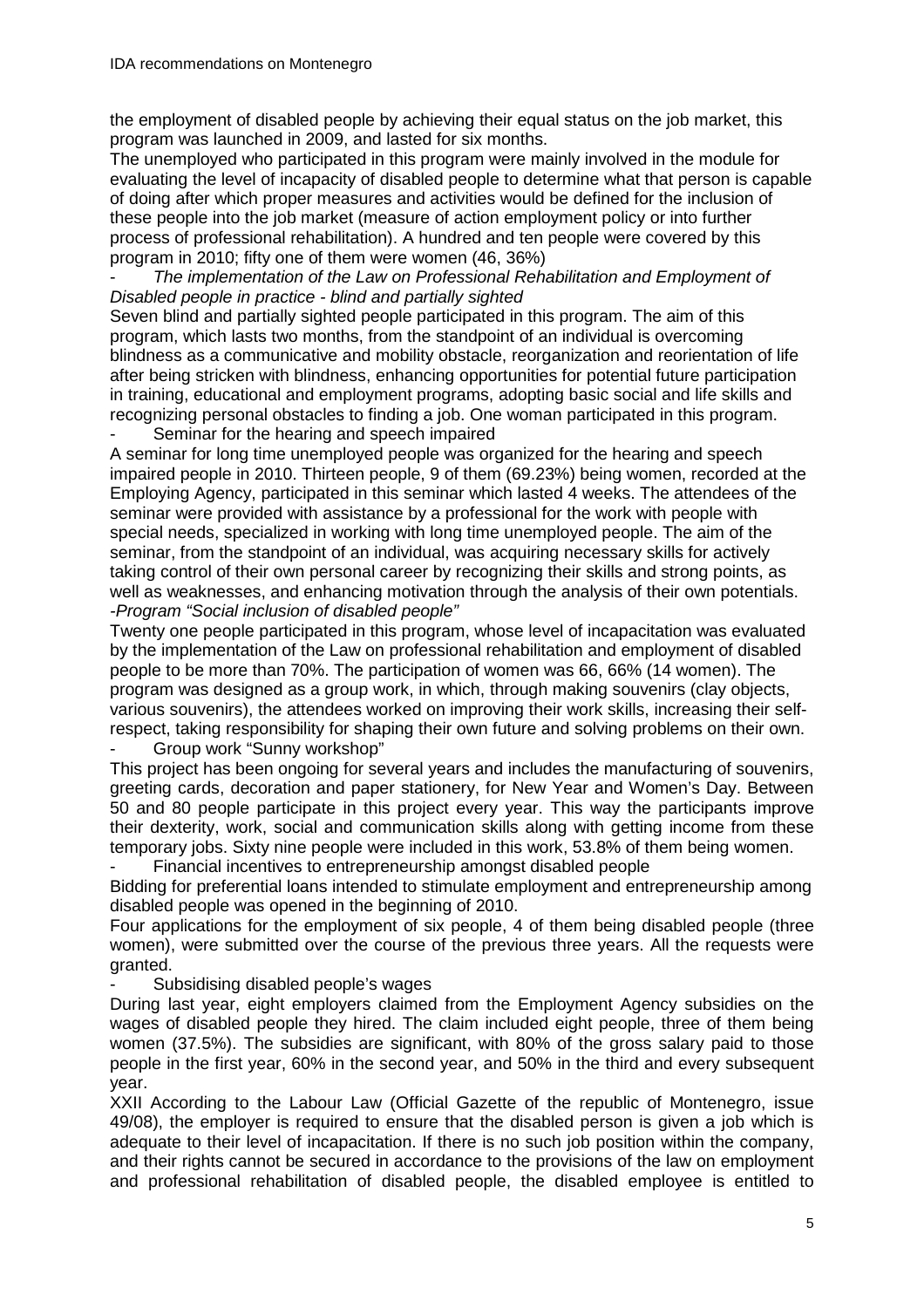severance pay in the amount of at least 36 average months pay, in case the disability is caused by an injury at work, or 24 average months pay if the incapacitation is caused elsewhere or by illness. (Official Gazette of Montenegro, issue 49/08).

The Law on professional rehabilitation and employment of disabled people provides provisions for specific measures and incentives for the hiring of disabled people, as well as for subsidising them. The Law created conditions for ithe ncreased employment of disabled people and their better prospects in the job market, removing barriers, and providing equal opportunities ofemployment for this group. The Law prohibited direct or indirect discrimination of the disabled in professional rehabilitation, employment, and in the course of their employment. A disabled person may be employed under general or special conditions. Employment under general conditions means that a disabled person competes on the open job market, while employment under special conditions implies work in special organisations, when the health and work ability of the person prevents them from finding a job on the open market. To create conditions for successful professional rehabilitation and employment of the disabled, the pilot programs: "Implementation of the Law on professional rehabilitation and employment of disabled people in practice", "Sunny workshop", "Social inclusion of disabled people". The program of preferential loans for stimulating employment and entrepreneurship of the disabled was launched, as well as the program of subsidizing wages of disabled people and financing equipment for making the workplace accessible to the disabled. In 2010, "Career fair for the disabled" was held for the first time, which helped in facilitating the contact between employers and disabled people, promising more employment of the disabled for the next year.

# **Recommendations from IDA:**

- Repeal restrictions in the Law on the Election of Councillors and Representatives (Article 11) excluding persons who have been deprived of their legal capacity ("business capacity") from the right to vote and stand for election on an equal basis with others in accordance with Article 29 of the CRPD, which comprises the latest international standards with respect to participation in political and public life.
- Collect adequate data on women and girls with disabilities and use disaggregated data and results of studies to develop policies and programmes to promote equal opportunities for them in society
- Adopt measures to ensure that women with disabilities are consulted and participate in leadership roles in policy development.
- Raise awareness and provide more information about women and girls with disabilities, who are often subjected to multiple forms of discrimination, especially with regard to access to education, employment, access to health care and protection from violence.
- Ensure the provision of reasonable accommodation in employment and vocational training for women with disabilities, including accommodations for different types of disabilities.
- Address the heightened risk for girls and women with disabilities of becoming victims of domestic violence and abuse, and adopt urgent measures to ensure that both services and information for victims are made accessible to women and girls with disabilities.
- Ensure the provision of support services, including psychosocial support services, to assist families, including both mothers with disabilities, and mothers or women in the family who are the lead caregivers in their care for children with disabilities. In particular, ensure that services and assistance are rendered to permit women in families with children with